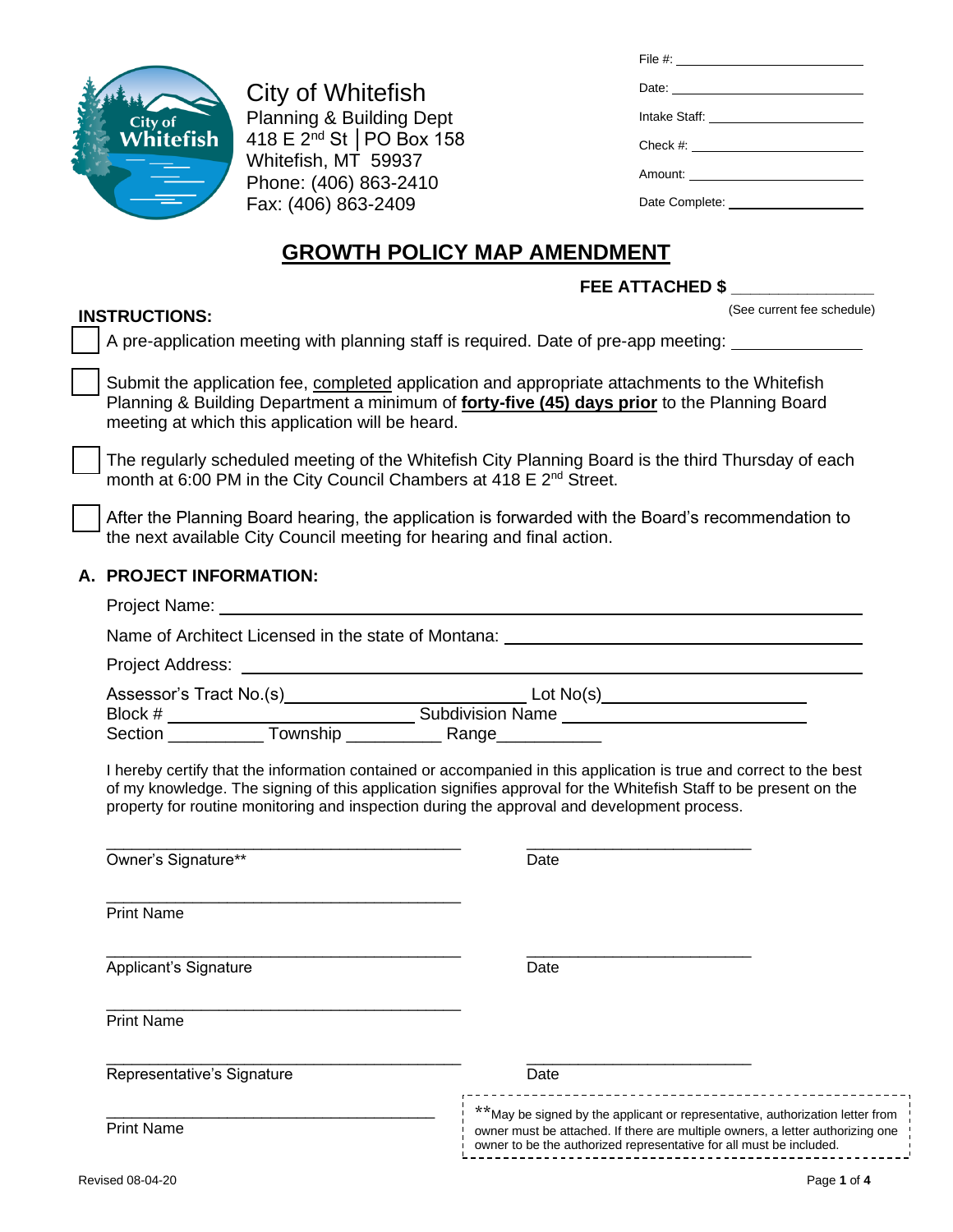#### **B. APPLICATION CONTENTS: Attached ALL ITEMS MUST BE INCLUDED - INCOMPLETE APPLICATIONS WILL NOT BE ACCEPTED**

❑ One (1) printed copy and one (1) electronic copy of application and supplemental materials. Written description how the project meets the criteria in Section E Map showing the location and boundaries of the property Reduced site plan not to exceed 11" x 17" ❑ Where new buildings or additions are proposed, building sketches and elevations shall be submitted. Any other additional information requested during the pre-application process

When all application materials are submitted to the Planning & Building Department, the application will be scheduled for public hearing before the Planning Board and City Council.

## **C. OWNER/APPLICANT INFORMATION**

**OWNER(S) OF RECORD:**

| UWNER(3) UF REUURD:                                                                                                                                                                                                           |                              |
|-------------------------------------------------------------------------------------------------------------------------------------------------------------------------------------------------------------------------------|------------------------------|
|                                                                                                                                                                                                                               | Phone: _____________________ |
|                                                                                                                                                                                                                               |                              |
| City, State, Zip: 2008. Experience of the State of Table 1999. The State of Table 2009. The State of Table 200                                                                                                                |                              |
|                                                                                                                                                                                                                               |                              |
| APPLICANT (if different than above):                                                                                                                                                                                          |                              |
| Name: Name: Name: Name: Name: Name: Name: Name: Name: Name: Name: Name: Name: Name: Name: Name: Name: Name: Name: Name: Name: Name: Name: Name: Name: Name: Name: Name: Name: Name: Name: Name: Name: Name: Name: Name: Name: | Phone: __________________    |
|                                                                                                                                                                                                                               |                              |
|                                                                                                                                                                                                                               |                              |
|                                                                                                                                                                                                                               |                              |
| <b>OTHER TECHNICAL/PROFESSIONAL:</b>                                                                                                                                                                                          |                              |
|                                                                                                                                                                                                                               | Phone: __________________    |
|                                                                                                                                                                                                                               |                              |
|                                                                                                                                                                                                                               |                              |
|                                                                                                                                                                                                                               |                              |
|                                                                                                                                                                                                                               |                              |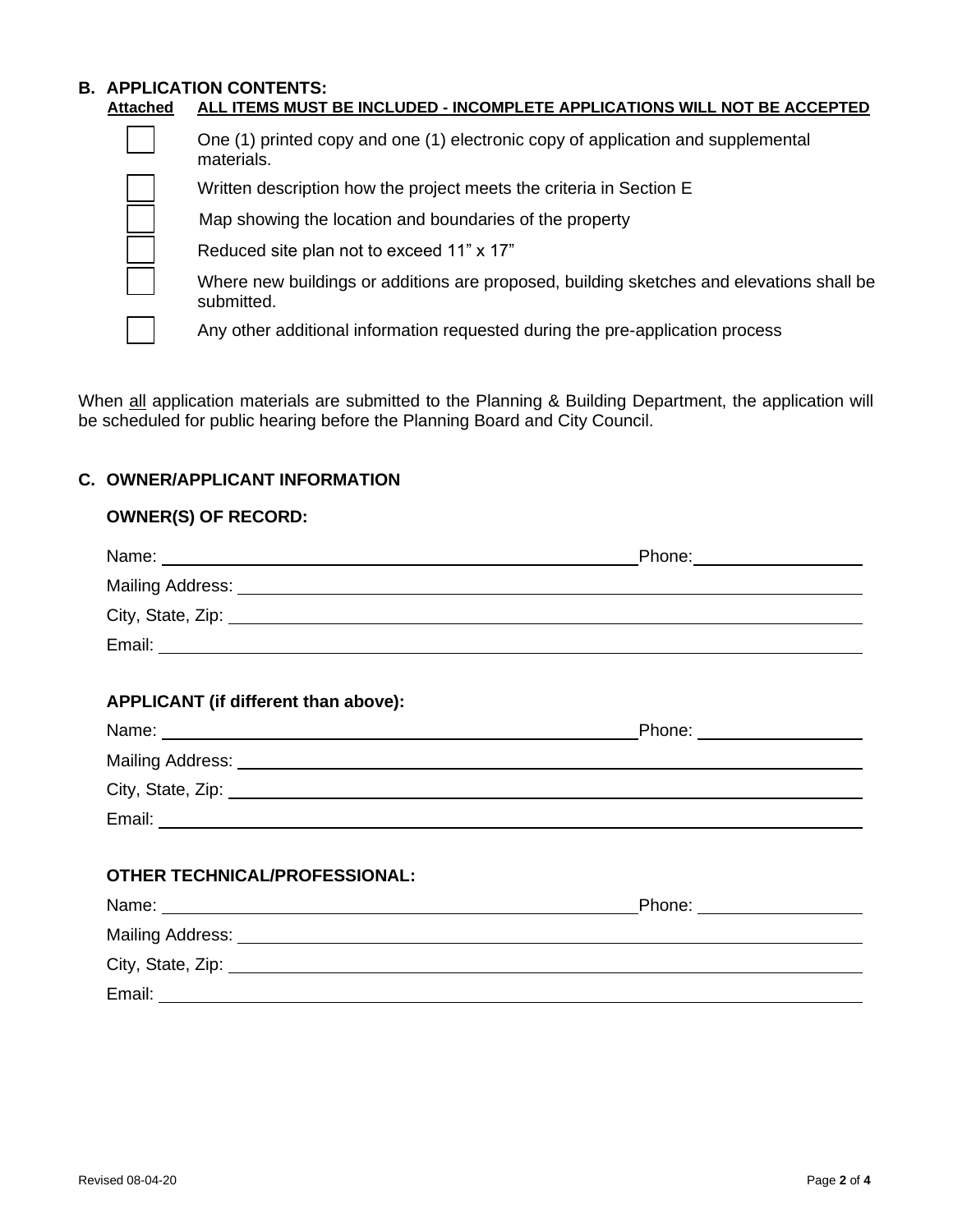## **D. CURRENT LAND USE DESIGNATION:**

## **PROPOSED LAND USE DESIGNATION:**

- **E. FINDINGS:** The following criteria form the basis for approval or denial of the Growth Policy Map Amendment. The burden of satisfactorily addressing these criteria lies with the applicant. Review the criteria below and discuss how the proposal conforms to the criteria. If the proposal does not conform to the criteria, describe how it will be mitigated.
	- 1. How a specific error was made in the Growth Policy that necessitates an amendment to the map in order to preserve a property right or to preserve or achieve equal protection under the law.

2. How community conditions have changed to a degree that amendments to the map will help facilitate achieving the community goals and overall vision for Whitefish.

3. There is a clear, extraordinary community benefit in terms of achieving goals, resolving problems or issues, or furthering the realization of the Whitefish community vision.

#### **Additionally, describe the following:**

4. How the proposed change will promote the goals and objectives of the Growth Policy overall.